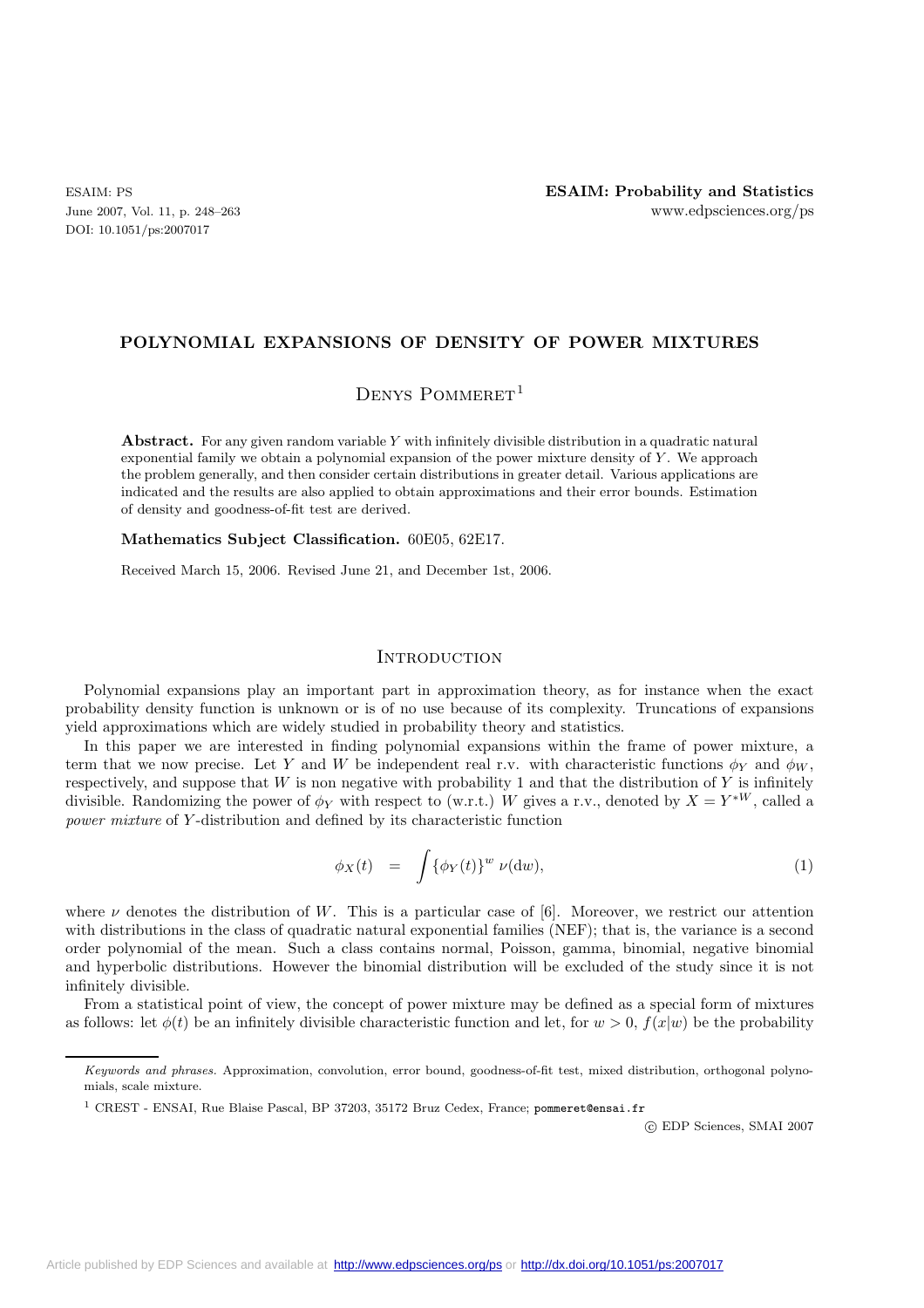

Figure 1. Poisson process.



Figure 2. Power mixed Poisson process with chi-square mixing distribution.

density corresponding to the characteristic function  $\phi^w(t)$ . We express the power mixture by the density

$$
f_{Y^*W}(x) \equiv \int_0^\infty f(x|w)\nu(\mathrm{d}w).
$$

The distribution of  $Y^{\ast W}$  may be interpreted as a mixed distribution w.r.t. suitably chosen parameter, which is known as the *Jorgensen parameter* (see [9], for a development).

Various statistical situations are concerned with power mixtures. We give two examples in the context of quadratic NEF.

• *Random time Poisson process*. Random time transformations of processes have been studied in the literature, especially in the cases of Markov and semi-Markov processes (see for instance [18]). In the classical setting one starts with a Markov process  $Y_t$  and defines a new process of the same type by putting  $W_t = Y_{S_t}$ , where  $S_t$  is an increasing process. Power mixtures are concerned with this situation when  $Y_t = Y_1^{*t}$  is a process with independent and stationary increments. Then we may consider the power mixture process defined by  $X_t = Y^{*W_t}$ , where  $W_t$  is a specific positive process. Figures 1 and 2 show two simulated processes  $X_t$ . The first one is a Poisson process such that  $X_t$  has Poisson distribution with mean  $t, t > 0$  (Fig. 1). The second one is a power mixed Poisson process such that  $X_t = Y^{*W_t}$ , where  $Y_t$  are independently Poisson distributed with mean t and  $W_t$  are independently chi-square distributed with t degrees of freedom (Fig. 2). Here all marginals are independent. It is seen that the longer the period of time, the greater the variability of the power mixture.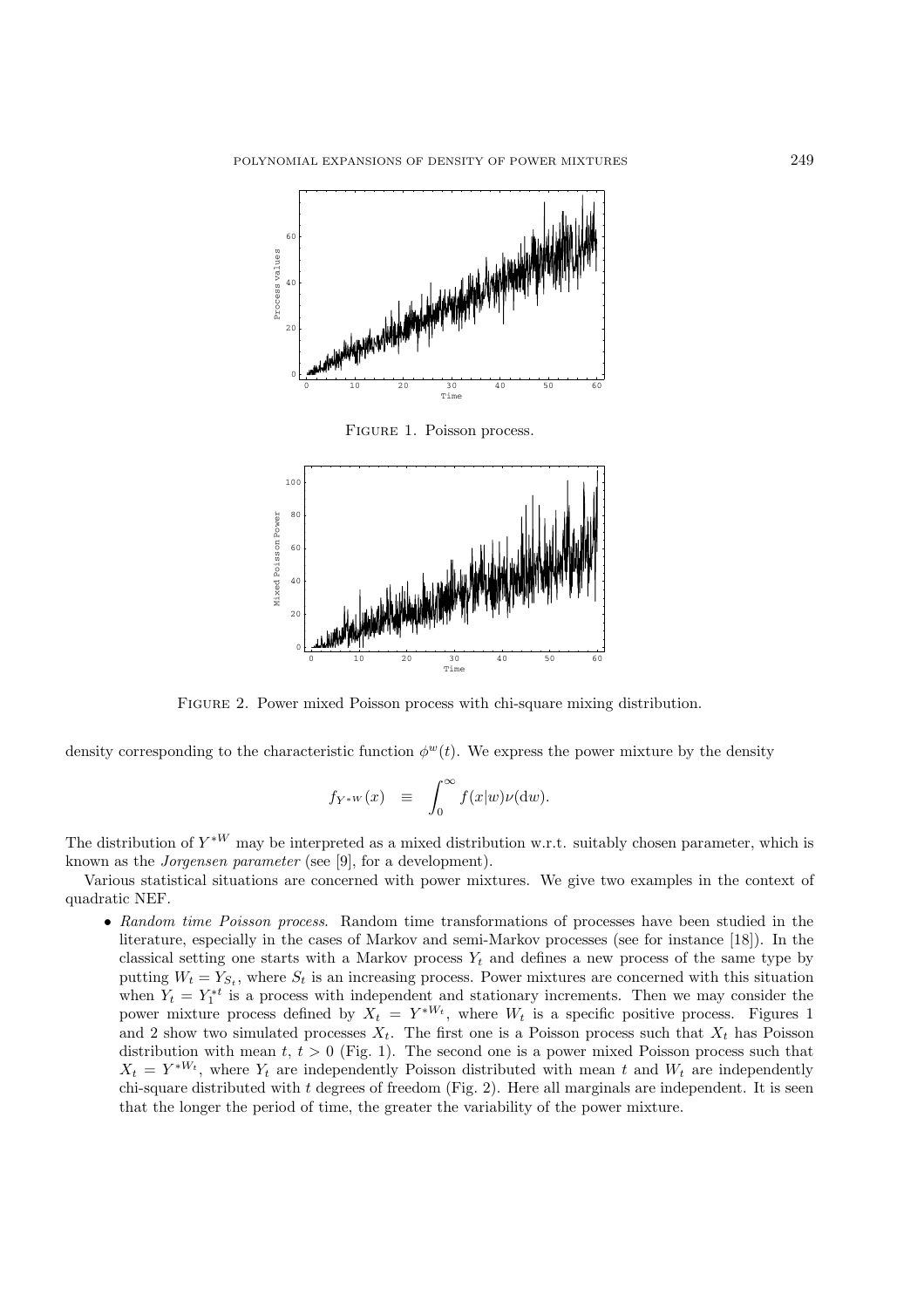• *Random sums*. When the distribution of W is integer valued we obtain the random sum  $X = Y_1 + \cdots$  $Y_W$ , namely the W-fold convolution of Y. It is an appropriated model for non homogeneous population and it is used in a wide range of statistical fields, as mixed Poisson in econometrics.

Branching processes are also concerned with power mixtures and have important applications in genetics. Writing  $W_n$  the number of members of the nth generation in a branching process (with  $W_0 = 1$ ) we have  $W_{n+m} = Y_1 + \cdots + Y_{W_n}$  where  $Y_i$  is the number of members of the  $(n+m)$ th generation which stem from the *i*th member of the m generation (see for instance [5]).

Despite various applications, it seems that little work has been done on approximations to density (or distribution function) of power mixtures. Interests are more often focused on scale mixtures; that is, the product  $YW$ , for which asymptotic polynomial expansions and error bounds are explored in many papers (see for instance [10]). Note that scale mixtures may be seen as a particular case of power mixtures in the context of Normal distributions. Indeed, the conditional distributions of  $W^{1/2}Y|W$  and  $Y^*W|W$  are the same when Y has centered normal distribution (see Rem. 3.3). In that case, if  $W$  is close to 1 then it is to be expected that the distribution of YW will be close to that of Y's. Error bounds for the distance of the distribution of YW from its parents are given in many papers. Also polynomial expansions are examined (see [8, 19], for the normal case and [7], for the multivariate case).

Our paper is in the continuation of such works. We are first interested in finding polynomial expansion of the density of a power mixture when Y is an infinitely divisible r.v. with distribution in quadratic NEF. In that case, orthogonal polynomials are obtained by differentiations of the density. This particular construction refers these polynomials to the Meixner class (see Meixner, 1934, [15]). Their properties allow some simplifications of the polynomial expansion of the density of  $Y^{*W}$ . More precisely, writing  $h(x) = \frac{f_{Y^{*W}}(x)}{f_Y(x)}$  we have (see Th. 2.1) below)

$$
h(x) = 1 + \sum_{n\geq 1} \mathbb{E}\left(\frac{\partial^n}{\partial m^n} \{L(\psi(m))^{W-1}\}\right) \frac{Q_n(x)}{\|Q_n(x)\|^2},
$$

where L is the Laplace transform of Y,  $\psi$  is the inverse of the gradient of log L and  $\{Q_n\}$  are associated Meixner polynomials.

These expansions can be used in different ways. By truncation, one can approach the density of power mixture. Also, these expansions may be used to obtain inequalities measuring the proximity between the distributions of Y and  $Y^{\ast W}$ . Polynomial expansions of mixed distributions can also be deduced and estimations may be envisaged. As a direct application we finally construct a goodness-of-fit test based on the density expansion.

The paper is organized as follows. In Section 2 we introduce the notion of quadratic NEFs and their associated polynomials. Section 3 presents expansions for densities of power mixture for infinite divisible distribution in quadratic NEFs. Multivariate extensions are also indicated. In Section 4 we have detailed different cases of power mixtures. Section 5 is devoted to the study of the distance between power mixture and their parents distributions. Truncations of the expansions are also considered for approximations. In Section 6 we indicate how these results may be used to estimate the density of a power mixture and to construct a goodness-of-fit test.

## 1. Quadratic natural exponential families

In this section we point out some definition concerning the exponential families (see [2], or [12], for more details). Let  $\mu$  be a positive measure on R, which is not a Dirac mass and such that the interior of the domain of its Laplace transform, denoted by  $\Theta_{\mu}$ , is not empty. Write

$$
L_{\mu}(\theta) = \int \exp(\theta x) \mu(dx)
$$
 and  $k_{\mu}(\theta) = \log(L_{\mu}(\theta)),$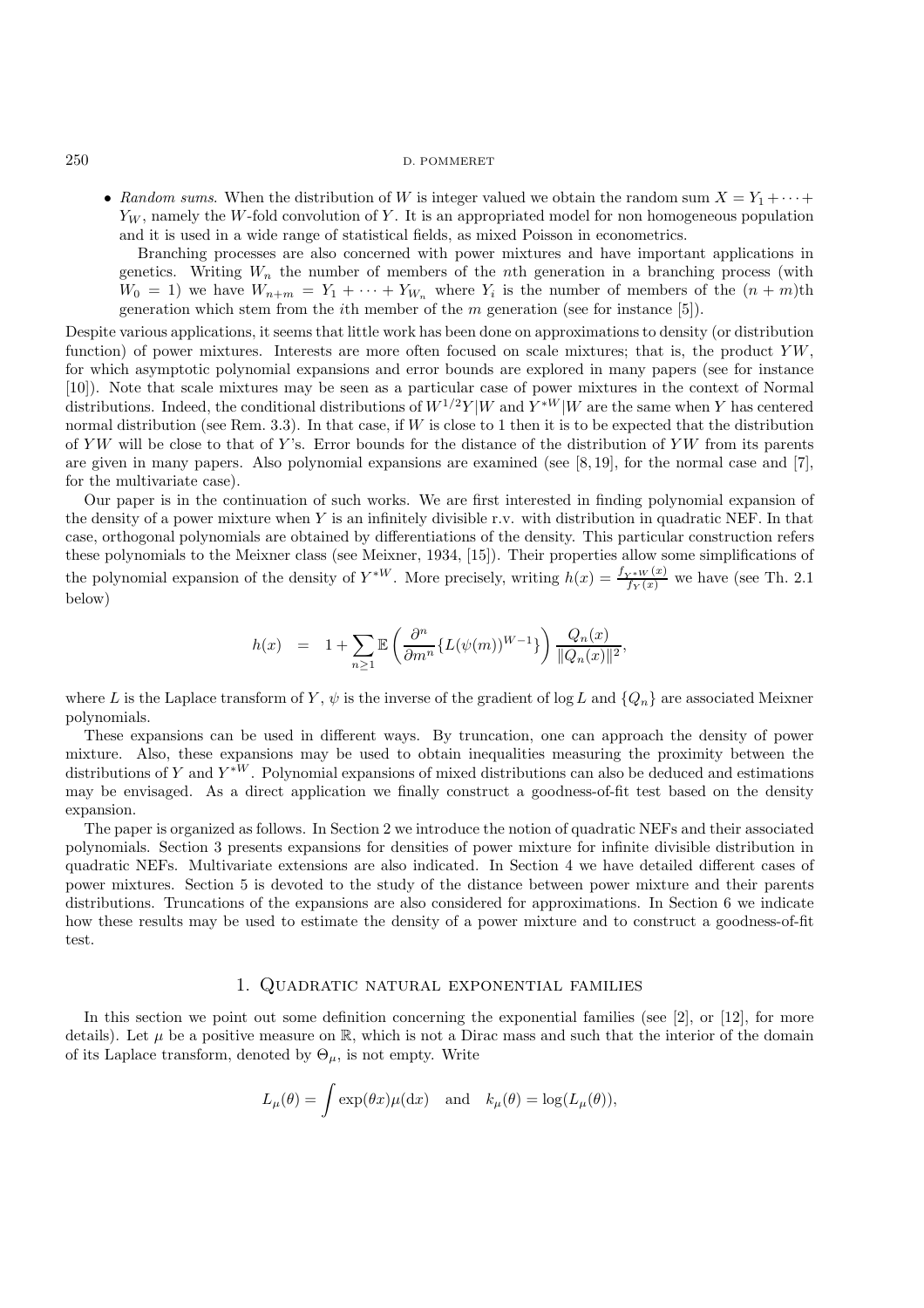TABLE 1. Relations for cumulant functions:  $\mu$  = generating measure,  $k_{\mu}$  = cumulant,  $\psi_{\mu}$  = inverse of  $k_{\mu}$ ,  $f_{\mu} =$  density w.r.t.  $\mu$ .

| NEF $F(\mu)$         | $\mu(dx)$                                                    | $k_\mu(\theta)$                   | $\psi_{\mu}(m)$             | $f_u(x,m)$                                                              |
|----------------------|--------------------------------------------------------------|-----------------------------------|-----------------------------|-------------------------------------------------------------------------|
| Normal               | $-x^2/(2\sigma^2)$<br>exp(<br>$\sqrt{2\pi}\sigma$            | $\theta^2 \sigma^2/2$             | $m/\sigma^2$                | $\exp\{(2xm-m^2)/(2\sigma^2)\}\$                                        |
| Poisson              | $\sum \delta_n(\mathrm{d}x)/n!$                              | $\exp(\theta)$                    | log(m)                      | $\exp{\log(m)x - m}$                                                    |
| Gamma                | $x^{\lambda-1}/\Gamma(\lambda)(dx)$                          | $-\lambda \log(-\theta)$          | $-\lambda/m$                | $\exp\{-\lambda \frac{x}{m} + \lambda \log(\frac{\lambda}{m})\}$        |
| Negative<br>binomial | $\sum_{n} \lambda + n - 1 \choose n$ $\delta_n(\mathrm{d}x)$ | $-\lambda \log(1 - \exp(\theta))$ | $\log(\frac{m}{\lambda+m})$ | $\exp{\log(m/(\lambda + m))x}$ +<br>$\lambda \log(1 - m/(\lambda + m))$ |

for the Laplace transform and the *cumulant function* of  $\mu$  and denote by  $\psi_{\mu}$  the inverse function of the gradient  $k'_{\mu}$ . The *natural exponential family* (*NEF*) generated by  $\mu$  is the set

$$
F = \{ P(m, F); m \in M_F = k'_\mu(\Theta_\mu) \},
$$

where each  $P(m, F)$  is a probability with mean m and with density w.r.t.  $\mu$  given by

$$
f_{\mu}(x,m) = \exp{\{\psi_{\mu}(m)x - k_{\mu}(\psi_{\mu}(m))\}}.
$$
 (2)

Note that the generating measure  $\mu$  is not necessary a probability measure. Moreover a NEF  $F$  can be generated by all its elements, *i.e.*  $F = F(P(m, F))$ , for all  $m \in M_F$ . If  $\nu = P(m_0, F) \in F(\mu)$  we have the following straightforward relations:

$$
k_{\nu}(\theta) = k_{\mu}(\theta + \psi_{\mu}(m_0)) - k_{\mu}(\psi_{\mu}(m_0))
$$
\n(3)

$$
f_{\nu}(x,m) = f_{\mu}(x,m)(f_{\mu}(x,m_0))^{-1}.
$$
\n(4)

The variance of  $P(m, F)$  is denoted by  $V_F(m)$  and  $V_F$  is called the *variance function* of F. Note that the variance  $V_F(m)$  coincide with the hessian  $k''_{\mu}(\psi_{\mu}(m))$ . The family F is said to be *quadratic* if its variance function is a second order polynomial, namely

$$
V_F(m) = am^2 + bm + c. \tag{5}
$$

This class of NEF is entirely described in [14] and it contains six types of families distributions. In Table 1 we have compiled some basic facts concerning the distributions the most used. In this table, the densities  $f_{\mu}(x,m)$  is considered w.r.t. a generating measure  $\mu$ . For instance, in the normal case we have  $\mu(dx)$  =  $\exp\{-x^2/(2\sigma^2)\}(2\pi\sigma^2)^{-1/2}$  and  $f_\mu(x,m) = \exp\{(2mx-m^2)/(2\sigma^2)\}\)$  is the density of the normal distribution with mean m w.r.t. to  $\mu$ . If m coincides with the mean of  $\mu$  then we have  $f_{\mu}(x, m) = 1$ .

Associated orthogonal polynomials are constructed by deriving successively the density of  $P(m, F)$ . More precisely for all  $(m, n) \in M_F \times \mathbb{N}$ , we define

$$
Q_n(x,m_0) = \frac{\partial^n}{\partial m^n} \{f_\mu(x,m)\}|_{m_0} / f_\mu(x,m_0), \tag{6}
$$

$$
= \frac{\partial^n}{\partial m^n} \{ f_\nu(x, m) \} |_{m_0}, \quad \text{where } \nu = P(m_0, F), \tag{7}
$$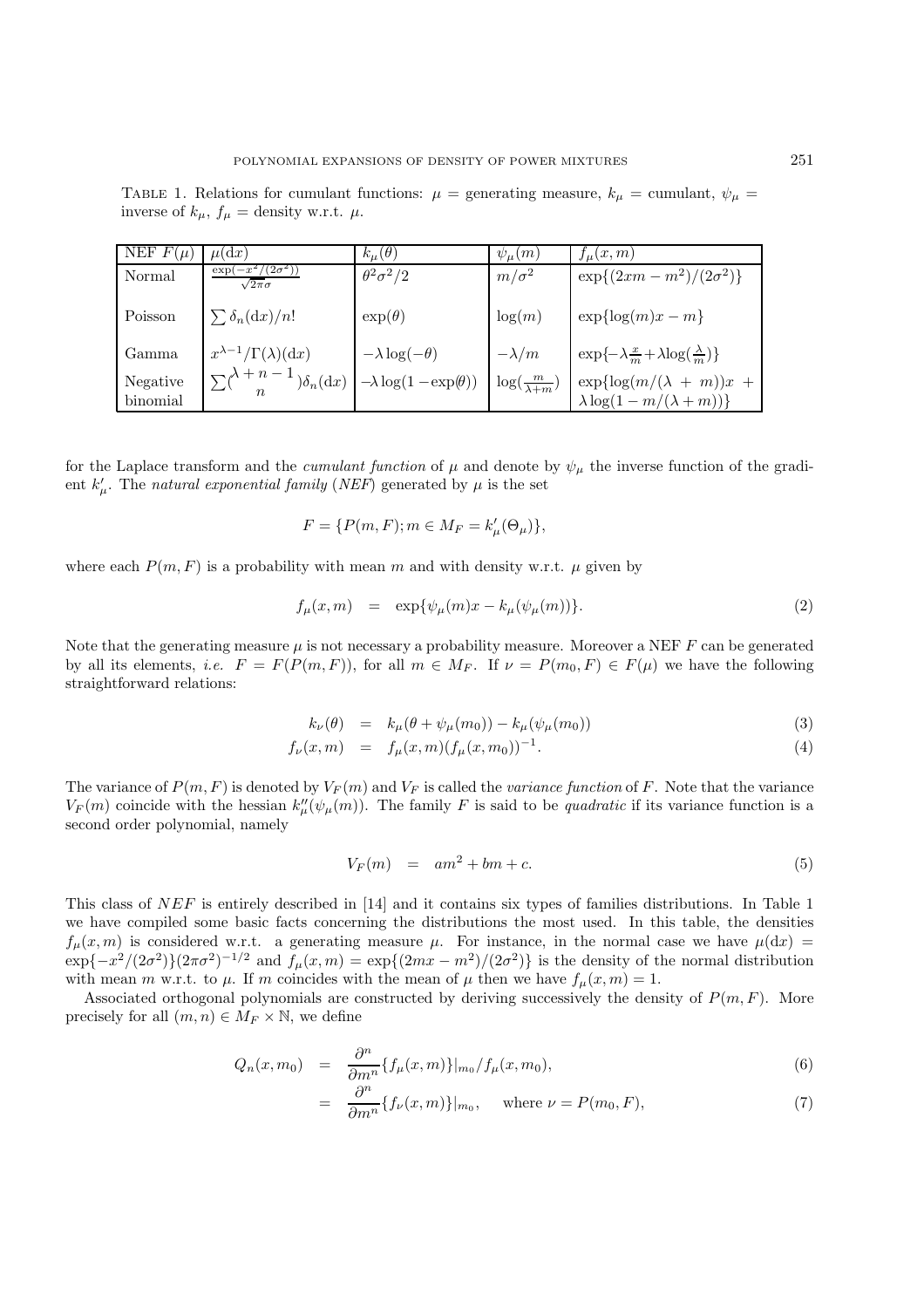| Name            | Notation                  | First terms                                                     | Recurrence relations                                                                                       |
|-----------------|---------------------------|-----------------------------------------------------------------|------------------------------------------------------------------------------------------------------------|
| Hermite         | $\mathcal{H}_n$           | $\mathcal{H}_0=1$                                               | $2x\mathcal{H}_n(x)=\mathcal{H}_{n+1}(x)+2n\mathcal{H}_{n-1}(x)$                                           |
|                 |                           | $\mathcal{H}_1(x)=2x$                                           |                                                                                                            |
|                 |                           |                                                                 |                                                                                                            |
| Charlier        | $\mathcal{C}_n^{\alpha}$  | $\mathcal{C}_{0}^{\alpha}=1$                                    | $x\mathcal{C}_n^{\alpha}(x) = -\alpha \mathcal{C}_{n+1}^{\alpha}(x) + (n+\alpha)\mathcal{C}_n^{\alpha}(x)$ |
|                 | $(\alpha > 0)$            | $\mathcal{C}_1^{\alpha}(x) = (\alpha - x)/\alpha$               | $-nC_{n-1}^{\alpha}(x)$                                                                                    |
| Laguerre        | $\mathcal{L}_n^{\alpha}$  | $\mathcal{L}_0^{\alpha} = 1$                                    | $-x\mathcal{L}_n^{\alpha}(x) = (n+1)\mathcal{L}_{n+1}^{\alpha}(x)$                                         |
|                 |                           | $(\alpha > -1)$ $\mathcal{L}_{1}^{\alpha}(x) = -x + \alpha + 1$ | $-(2n+\alpha+1)\mathcal{L}_{n}^{\alpha}(x)$                                                                |
|                 |                           |                                                                 | $+(n+\alpha)\mathcal{L}_{n-1}^{\alpha}(x)$                                                                 |
| Meixner         | $\mathcal{M}_n^{c,\beta}$ | $\mathcal{M}_0^{c,\beta}=1$                                     | $x\mathcal{M}_{n}^{c,\beta}(x)=\overline{\mathcal{M}_{n+1}^{c,\beta}(x)}$                                  |
| $(\text{first}$ | $(c \neq 1)$              | $\mathcal{M}_1^{c,\beta}(x) = x - \beta c/(1-c)$                | $+\frac{(1+c)n+\beta c}{1-c}\mathcal{M}_n^{c,\beta}(x)$                                                    |
| type)           |                           |                                                                 |                                                                                                            |
|                 | $(\beta \in \mathbb{R})$  |                                                                 | $+\frac{cn(n+\beta-1)}{1-c}\mathcal{M}_{n-1}^{c,\beta}(x)$                                                 |

TABLE 2. Some classical orthogonal polynomials.

Table 3. Some quadratic NEFs, their variance functions and their orthogonal polynomials.

| NEF F    | $V_F(m)$          | Polynomials $Q_n(x,m)$                                       | $  Q_n(.,m)  ^2$                                                               |
|----------|-------------------|--------------------------------------------------------------|--------------------------------------------------------------------------------|
| Normal   | $\sigma^2$        | $\sqrt{(2\sigma^2)^{-n/2}}\mathcal{H}_n(x/\sqrt{2}\sigma^2)$ | $n!\sigma^{-2n}$<br>(for $m=0$ )                                               |
|          |                   | (for $m = 0$ )                                               |                                                                                |
| Poisson  | m                 | $\mathcal{C}_n^m(x)$                                         | $n!m^{-n}$                                                                     |
| Gamma    | $m^2/\lambda$     | $\mathcal{L}_n^{\lambda}(\lambda x/m)$                       | $m^{-2n}n!\Gamma(n+\lambda)/\Gamma(\lambda)$                                   |
| Negative | $m^2/\lambda + m$ | $\mathcal{M}_n^{\lambda,(m)}(x)$                             | $\lambda^{-n} (m^2/\lambda + m)^{-n} n! \Gamma(n + \lambda) / \Gamma(\lambda)$ |
| binomial |                   |                                                              |                                                                                |

which is a nth degree polynomial in x. If F is a quadratic *NEF* on R, the sequence  $(Q_n(x, m_0))_{n\in\mathbb{N}}$  forms a  $P(m_0, F)$  orthogonal basis (see [4]); that is,

$$
\int Q_n(x, m_0) Q_k(x, m_0) P(m_0, F) dx = 0 \quad \text{if } n \neq k.
$$

Note also that such a construction of orthogonal polynomials is valid only for quadratic NEF which justify our restriction here. Moreover, each density  $f_{\mu}(x, m)$  may be expressed as a series expansion depending on these polynomials. Classical orthogonal polynomials are described in Table 2 to make the paper self-contained (see [14] and [11], for notation). Since we will use the mean parametrization for the negative binomial distribution, we will write  $\mathcal{M}^{\lambda,(m)}$  instead of  $\mathcal{M}^{\lambda,c}$  for associated Meixner polynomials where  $c = m/(\lambda + m)$ . The norms  $||Q_n(.,m)||^2 = \int Q_n^2(x,m)P(m,F)(dx)$ , are given in Table 3.

Let us mention a technical lemma useful for the following (see  $[1]$ )

# **Lemma 1.1.**

i) *The Laguerre polynomials satisfy*

$$
|\mathcal{L}_n^{\lambda}(\lambda x/m)| \leq \frac{\Gamma(n+\lambda)}{\Gamma(\lambda)} \lambda^{-n} \exp(\lambda x/2m).
$$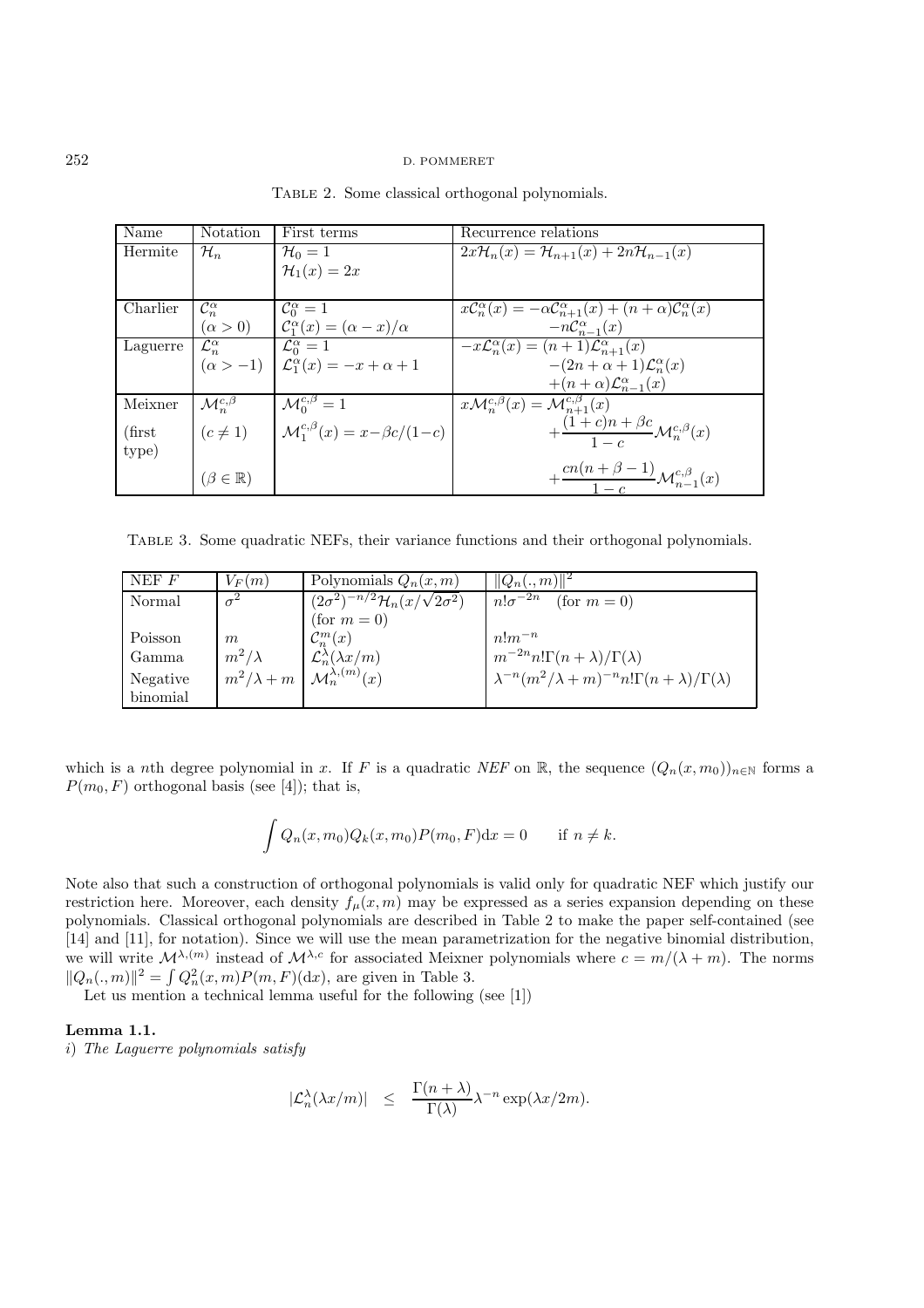ii) *The Hermite polynomials satisfy*

$$
|\mathcal{H}_{2n}(x)| \leq \exp(x^2/2)2^{2n}n!.
$$

## 2. Polynomial expansions

#### 2.1. **Expansion for quadratic NEF on** R

Let  $F = F(\mu)$  be an infinitely divisible NEF on R and let Y be a r.v. with distribution  $\nu$  in F. It excludes the binomial case which is not infinitely divisible. Then our next result will cover the infinitely divisible quadratic NEFs: normal, Poisson, negative binomial, gamma and hyperbolic ones. Assume that W is a non negative r.v. independent of Y. According with (2) we denote by  $f_{\mu}(., m_0)$  the density of Y w.r.t. the measure  $\mu$ .

**Theorem 2.1.** Let  $F = F(\mu)$  be an infinitely divisible quadratic NEF on R. Let Y be a r.v. with distribution  $\nu = P(m_0, F)$  and with density  $f_\mu(x, m_0)$  w.r.t.  $\mu$  and assume that  $W$  is a non-negative r.v. independent of  $Y$ .  $\int$  *If the series*  $\sum_{n>0} \frac{\partial^n}{\partial m^n} \mathbb{E}(L_\nu(\psi_\nu(m))^{W-1})|_{m_0}/\|Q_n(.,m_0)\|$  converges in l<sup>2</sup>(N), then the density of  $Y^{*W}$  with *respect to* µ *can be written as*

$$
f_{Y^{*W}}(x) = f_{\mu}(x, m_0) \left[ 1 + \sum_{n \ge 1} \frac{\partial^n}{\partial m^n} [\mathbb{E}(L_{\nu}(\psi_{\nu}(m))^{W-1})]|_{m_0} \frac{Q_n(x, m_0)}{\|Q_n(., m_0)\|^2} \right]
$$

*where*  $\partial^n/\partial m^n(.)|_{m_0}$  *denotes the nth derivative w.r.t.* m *taken* in  $m_0$  and  $Q_n(x,m_0)$  are v-orthogonal polyno*mials defined by (6).*

*Proof.* Writing  $f = f_{Y^*W}/f_\mu(., m_0)$  the density of  $Y^{*W}$  w.r.t.  $\nu$  we have the following expansion

$$
f(x) = \sum_{n \in \mathbb{N}} \int Q_n(y, m_0) f(y) \nu(\mathrm{d}y) Q_n(x, m_0) / ||Q_n(., m_0)||^2.
$$

By construction of the orthogonal polynomials  $Q_n$  we have

$$
f(x) = \sum_{n \in \mathbb{N}} \int \frac{\partial^n}{\partial m^n} f_\mu(y, m)|_{m_0} f(y) \mu(\mathrm{d}y) Q_n(x, m_0)/||Q_n(., m_0)||^2
$$
  
\n
$$
= \sum_{n \in \mathbb{N}} \frac{\partial^n}{\partial m^n} \int f_\mu(y, m) f(y) \mu(\mathrm{d}y)|_{m_0} Q_n(x, m_0)/||Q_n(., m_0)||^2
$$
  
\n
$$
= \sum_{n \in \mathbb{N}} \frac{\partial^n}{\partial m^n} \int \frac{f_\mu(y, m)}{f_\mu(y, m_0)} f_{Y^*W}(y) \mu(\mathrm{d}y)|_{m_0} Q_n(x, m_0)/||Q_n(., m_0)||^2
$$
  
\n
$$
= \sum_{n \in \mathbb{N}} \frac{\partial^n}{\partial m^n} \Big[ \int \exp\{(\psi_\mu(m) - \psi_\mu(m_0))y - (k_\mu(\psi_\mu(m)) - k_\mu(\psi_\mu(m_0)))\} f_{Y^*W}(y) \mu(\mathrm{d}y) \Big] |_{m_0} Q_n(x, m_0)/||Q_n(., m_0)||^2,
$$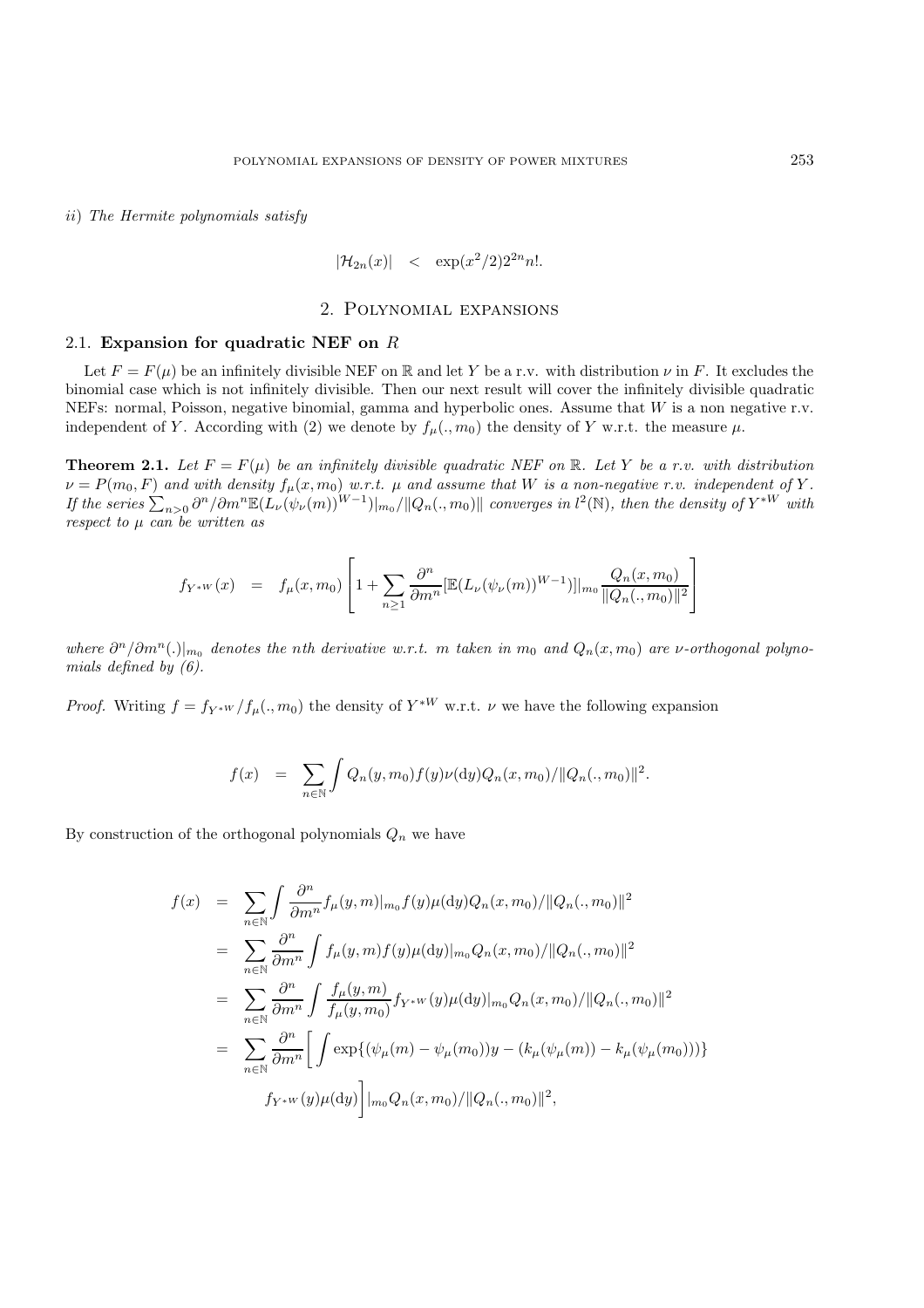the second equality being a consequence of our assumptions. From (1) it follows that

$$
f(x) = \sum_{n \in \mathbb{N}} \frac{\partial^n}{\partial m^n} \Big[ \int \exp\{k_\nu(\psi_\mu(m) - \psi_\mu(m_0))y - (k_\mu(\psi_\mu(m)) - k_\mu(\psi_\mu(m_0)))\}
$$

$$
f_W(y)\mu(\mathrm{d}y) \Big] |_{m_0} Q_n(x, m_0) / ||Q_n(., m_0)||^2,
$$

which establishes the formula combined with  $(3)$ .

Theorem 2.1 gives a way of evaluating and approximating the power mixture density. It is understood that the validity of the expansion has to be studied case by case and we indicate how this result may be used in the following sections.

**Remark 2.2.** Writing  $\Lambda(m, m_0) = k_\mu(\psi_\mu(m)) - k_\mu(\psi_\mu(m_0))$ , we may rewrite Theorem 2.1 as

$$
f_{Y^{*W}}(x) = f_{\mu}(x,m_0) \left[ 1 + \sum_{n \geq 1} \frac{\partial^n}{\partial m^n} \left[ \mathbb{E}(\exp\{(W-1)\Lambda(m,m_0)\}) \right] \Big|_{m_0} \frac{Q_n(x,m_0)}{\|Q_n(.,m_0)\|^2} \right].
$$

**Remark 2.3.** Clearly, the choice of the reference measure  $\mu$  modifies the values of the coefficients in Theorem 2.1. The measure  $\mu$  can be chosen as the parent probability measure associated to Y; that is,  $\mu = \nu$ , in order to evaluate the distance between the power mixture and its parent distribution. We illustrate this fact in the next sections.

## 2.2. **Multivariate extension**

On  $\mathbb{R}^d$ , the generalization of the class of quadratic NEFs is called the class of *simple quadratic NEFs* and is characterized by variance functions having the form:

$$
V_F(m) = am \otimes m + B(m) + C,
$$

where  $m = (m_1, \dots, m_d)$ , a is real, B is a linear map, and C is a positive symmetric matrix. These families are described in [3]. Moreover, the polynomials given by  $(6)$  are generalized as follows: assume that F is a simple quadratic NEF and let A be an invertible matrix such that  $A^{-1}V_F(m)$   $^tA^{-1} = I$ , where I denotes the identity matrix. For  $n = (n_1, \dots, n_d) \in \mathbb{N}^d$  and  $x = (x_1, \dots, x_d) \in \mathbb{R}^d$ , define

$$
Q_{A,n}(x,m) = \frac{D_A^{(n)} f_\mu(x,m_0)}{f_\mu(x,m_0)},
$$
\n(8)

where  $D_A^{(n)} f_\mu(x,m)$  is the  $|n| = n_1 + \cdots + n_d$ th derivative of  $m \mapsto f_\mu(x,m)$  in the  $|n|$ th directions  $Ae_1$  ( $n_1$ ) times),  $\ldots$ ,  $Ae_d$  ( $n_d$  times). Here  $(e_1, \ldots, e_d)$  denotes the canonical basis of  $\mathbb{R}^d$ . Then the sequence  $(Q_{A,n})_{n\in\mathbb{N}^d}$ forms a  $P(m_0, F)$ -orthogonal basis of polynomials (see [15]). We are thus led to the following generalization of Theorem 2.1:

**Theorem 2.4.** Let  $F = F(\mu)$  be an infinitely divisible simple quadratic NEF on  $\mathbb{R}^d$  and let Y be a r.v. with distribution  $\nu = P(m_0, F)$  and with density  $f_\mu(x, m_0)$  w.r.t.  $\mu$ . Let W be a real non-negative r.v. independent *of* Y and let  $Q_{A,n}(x,m_0)$  be the v-orthogonal polynomials given by (8). If the series  $D_A^{(n)} \mathbb{E}(L_\nu(\psi_\nu(m))^{W-1})|_{m_0}/$  $\|Q_n(.,m_0)\|$  converges in  $l^2(\mathbb{N})$ , then the density of  $Y^{*W}$  with respect to  $\mu$  can be written as

$$
f_{Y^*W}(x) = f_\mu(x, m_0) \left[ 1 + \sum_{n \geq 1} D_A^{(n)} [\mathbb{E}(L_\nu(\psi_\nu(m))^{W-1})] \big|_{m_0} \frac{Q_{A,n}(x, m_0)}{\|Q_{A,n}(.,m_0)\|^2} \right].
$$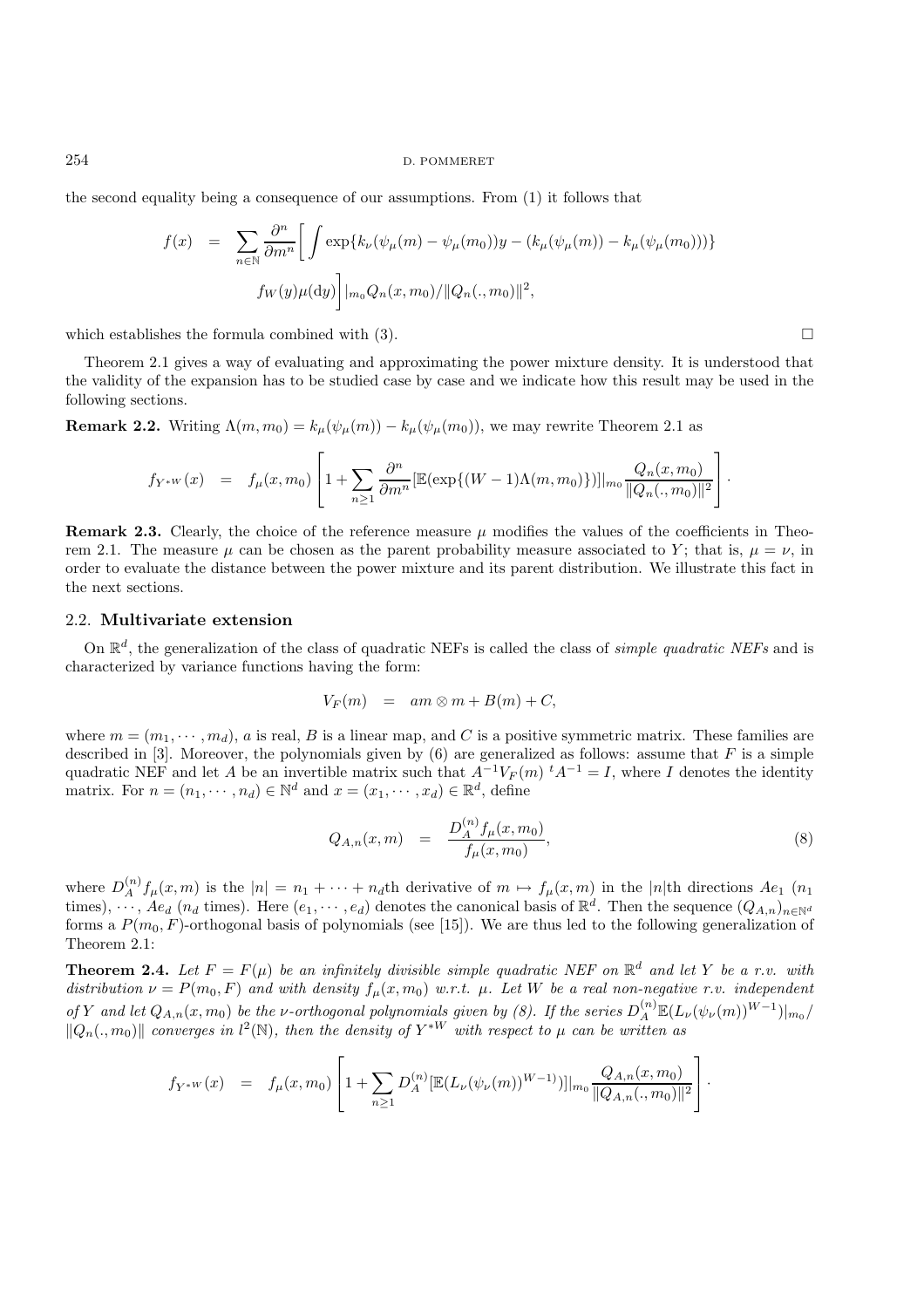Examples of multivariate polynomials  $Q_{A,n}$  can be found in [15] and their norms  $||Q_{A,n}(.,m_0)||^2$  are given in [16].

# 3. Some illustrations: normal, gamma, negative binomial and Poisson power MIXTURES.

We give illustrations of Theorem 2.1 in the normal, gamma, Poisson and negative binomial cases. They are consequences of Tables 1-3. Since the convergence of the series depends on the choice of the distribution of W, we will give general results under boundedness conditions for W. We follow Table 2 for notation about orthogonal polynomials.

**Proposition 3.1.** Let  $\mu$  be the normal distribution  $\mathcal{N}(0, \sigma^2)$  and let Y be  $\mu$  distributed (i.e.  $\mu = \nu$ ). Let W be *a non negative r.v. independent of* Y. If  $W < 2$  *almost surely and if*  $\mathbb{E}[(1 - W/2)^{-1/2}] < +\infty$  *then the density of*  $Y^*$ <sup>*w*</sup> *is given by:* 

$$
f_{Y^*W}(x) = f_Y(x) \left\{ 1 + \sum_{n \ge 1} \frac{\mathbb{E}((W-1)^n)}{n!} \mathcal{H}_{2n}(x/\sqrt{2\sigma^2}) \right\},
$$

where  $\mathcal{H}_n$  denote the associated Hermite polynomials.

*Proof.* Since  $m_0 = 0$  we have  $f_\mu(x, m_0) = 1$  and we get  $L_\nu(\psi_\nu(m)) = \exp(m^2/(2\sigma^2))$ . Under convergence conditions we can apply Theorem 2.1 to obtain (w.r.t. the measure  $\mu$ ):

$$
f_{Y^*W}(x) = \sum_{n\geq 0} \frac{\partial^n}{\partial m^n} [\mathbb{E}(L_\nu(\psi_\nu(m))^{W-1})]|_{m=0} \frac{Q_n(x, m_0)}{\|Q_n(., m_0)\|^2}
$$
  
= 
$$
\sum_{n\geq 0} \frac{\partial^n}{\partial m^n} [\mathbb{E}(\exp\{(W-1)m^2/(2\sigma^2)\})]|_{m=0} (2\sigma^2)^{-n/2} \mathcal{H}_n(x/\sqrt{2\sigma^2}) \sigma^{2n}/n!.
$$

The *n*th derivative  $\frac{\partial^n}{\partial m^n} [\mathbb{E}(\exp\{(W-1)m^2/(2\sigma^2)\})]|_{m=0}$  is a *n*th polynomial in m taken in  $m=0$ . Its value is obtained by recurrence and is equal to  $\mathbb{E}\{((W-1)/(2\sigma^2))^k\}(2k)!/k!$  if  $n=2k$  and vanishes otherwise. Our next goal is to prove the convergence of the series. A slight change in the proof of Theorem 2.1 shows that  $\frac{\partial^n}{\partial m^n} [\mathbb{E}(\exp\{(W-1)m^2/(2\sigma^2)\})]]_{m=0} = \mathbb{E}(Q_n(Y^{*W}, m_0))$ , which is equal to  $(2\sigma^2)^{-n/2} \mathbb{E}(\mathcal{H}_n(Y^{*W}/\$  $2\sigma^2$ ). Hence the convergence of the series  $\frac{\partial^{2n}}{\partial m^{2n}} \left[ \mathbb{E}(\exp\{(W-1)m^2/(2\sigma^2)\}) \right]_{m=0}/\|Q_{2n}(.,m_0)\|$  in  $l^2(\mathbb{N})$  is equivalent to the convergence of the series  $\sum_{n\in\mathbb{N}} \mathbb{E}^2(\mathcal{H}_{2n}(Y^*W/\sqrt{2\sigma^2}))/(2^{2n}(2n)!)$ . From Lemma 1.1-*ii*) we have

$$
\sum_{n \in \mathbb{N}} \mathbb{E}^2 (\mathcal{H}_{2n}(Y^{*W}/\sqrt{2\sigma^2}))/(2^{2n}(2n)!) \leq \sum_{n \in \mathbb{N}} \mathbb{E}(\mathcal{H}_{2n}^2(Y^{*W}/\sqrt{2\sigma^2})/(2^{2n}(2n)!)
$$
  

$$
\leq \mathbb{E}(\exp\{Z^2/(4\sigma^2)\}) \sum_{n \in \mathbb{N}} \frac{n!}{(2n)!},
$$

where  $Z = Y^{*W}$ . Of course, the series on the right hand side converges. Moreover the conditional distribuwhere  $Z = Y^{\prime\prime}$ . Or course, the series on the right hand side converges. Moreover the conditional distribution  $Z/\sqrt{4\sigma^2}$  W has centered normal distribution with variance  $W/4$ . Using the Laplace transform of the  $\chi^$ distribution we get

$$
\mathbb{E}[\mathbb{E}(\exp\{Z^2/(4\sigma^2)\}|W)] = \mathbb{E}[(1-W/2)^{-1/2}] < +\infty,
$$

as soon as  $W < 2$  almost surely and if  $\mathbb{E}[(1 - W/2)^{-1/2}]$  exists.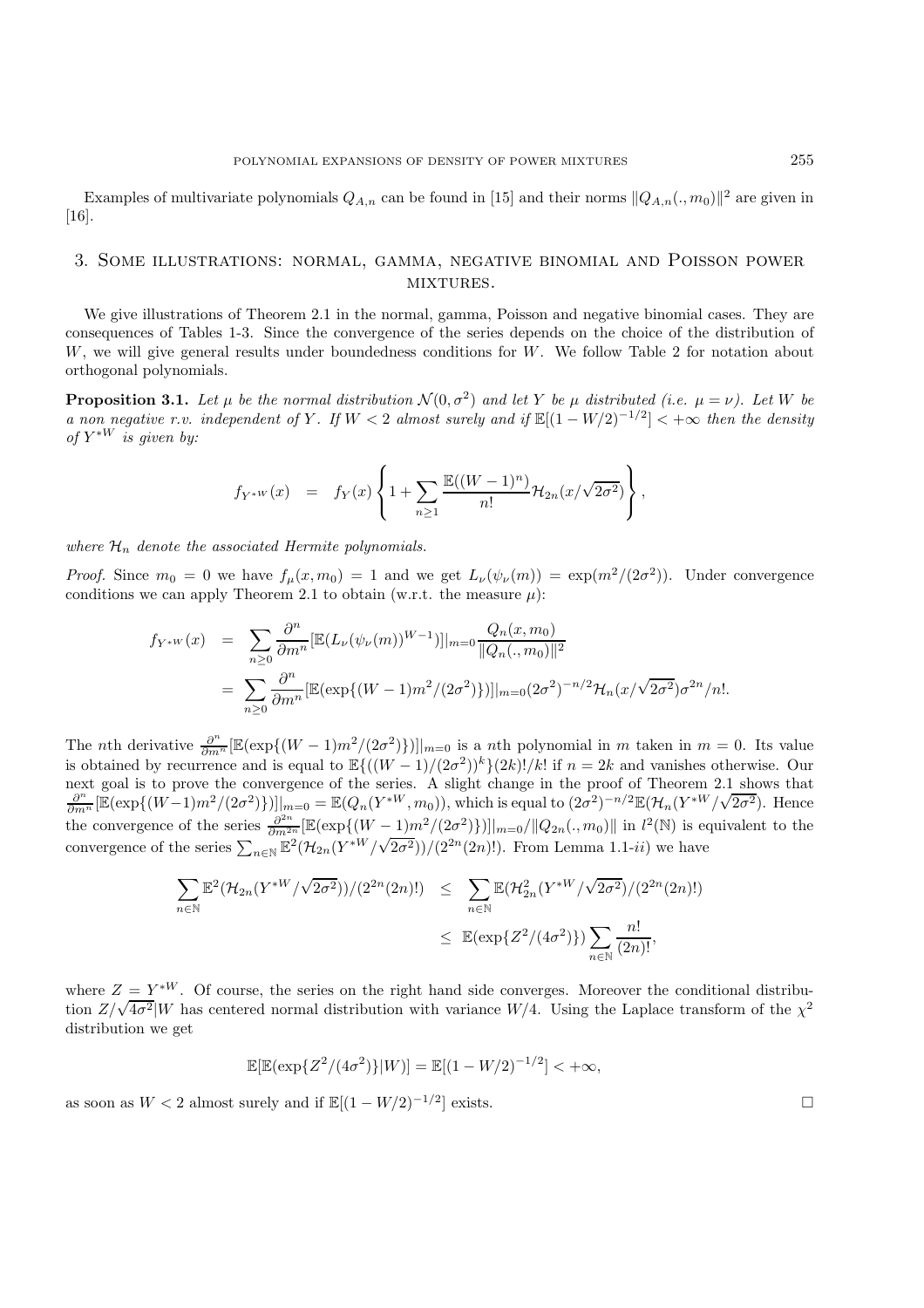**Example 3.2.** To illustrate Proposition 3.1 we may consider W uniformly distributed on  $(0, 1)$ . Then we get **Example 3.2.** To must are Froposition 3.1 we may be  $f_{Y^*W}(x) = f_Y(x)\{1 + \sum_{n\geq 1} \mathcal{H}_{4n}(x/\sqrt{2\sigma^2})/(2n+1)!\}.$ 

**Remark 3.3.** Scale mixtures and power mixtures coincide in the normal case. Indeed, if Y has centered normal distribution with variance  $\sigma^2$  it clear that the density of the scale mixture  $W^{1/2}Y$  is exactly the density of the power mixture  $Y^{\ast W}$ . Then our result coincides with the one given in [8] (Th. 1), with the standard notation  $\mathcal{H}e_n(x)=2^{-n/2}\mathcal{H}_n(x/\sqrt{2})$  and fixing  $\sigma=1$ . Note also that the condition  $W<2$  coincides.

**Proposition 3.4.** *Let* Y *have gamma distribution with mean*  $m_0 > 0$  *and with form parameter*  $\lambda > m_0$  *and let* W be a non negative r.v. independent of Y. If there exists  $M > 0$  such that  $W < M$  almost surely then

$$
f_{Y^*W}(x) = f_Y(x) \left\{ 1 + \sum_{n\geq 1} \mathbb{E}(V\cdots (V-n+1))(m_0)^{-n} \mathcal{L}_n^{\lambda}(\lambda x/m_0) / ||\mathcal{L}_n^{\lambda}||^2 \right\},
$$

where  $V = \lambda(W - 1)$  and  $\mathcal{L}_n^{\lambda}$  denote the Laguerre polynomials.

*Proof.* Applying Theorem 2.1 combined with Table 1 we get the assertion under the convergence condition. From Lemma 1.1  $i$ ) we have

$$
\left| \sum_{n\geq 1} \mathbb{E}(V\cdots(V-n+1)(m_0)^{-n}) \mathcal{L}_n^{\lambda}(\lambda x/m_0) / \|\mathcal{L}_n^{\lambda}\|^2 \right| \leq \exp(\lambda x/2m_0) \sum_{n\geq 1} |\mathbb{E}(V\cdots(V-n+1))|(m_0/\lambda)^n/n!
$$
  

$$
\leq \exp(\lambda x/2m_0) \mathbb{E}(\sum_{n\geq 1} |V\cdots(V-n+1)|)(m_0/\lambda)^n/n!
$$
  

$$
= \exp(\lambda x/2m_0) \mathbb{E}(\sum_{n\geq 1} u_n),
$$

where  $u_n = |V \cdots (V - n + 1)| (m_0/\lambda)^n/n! \leq \Gamma(|V| + n) (m_0/\lambda)^n / (\Gamma(|V|) n!) \equiv v_n$ . Since  $v_{n+1}/v_n \to \frac{m_0}{\lambda} < 1$ almost surely then the series converges.

**Proposition 3.5.** *Let* Y *have negative binomial distribution with mean*  $m_0 > 0$  *and with convolution parameter*  $\lambda > 0$  and let W be a non-negative r.v. independent of Y. If there exists  $M > 0$  such that  $W < M$  almost *surely then*

$$
f_{Y^*W}(x) = f_Y(x) \left\{ 1 + \sum_{n\geq 1} \mathbb{E}(V\cdots (V-n+1)) (\lambda + m_0)^{-n} \mathcal{M}_n^{\lambda,(m_0)}(x) / \|\mathcal{M}_n^{\lambda,(m_0)}\|^2 \right\},
$$

*where*  $V = \lambda(W - 1)$  *and*  $\mathcal{M}_n^{\lambda,(m_0)}$  *are Meixner polynomials.* 

*Proof.* The polynomial expansion is a direct consequence of Theorem 2.1 and Table 1. We prove the convergence of the series. Consider the series

$$
\sum_{n\in\mathbb{N}} \left\{ \mathbb{E}(V\cdots(V-n+1))(\lambda+m_0)^{-n}/\|\mathcal{M}_n^{\lambda,(m_0)}(x)\| \right\}^2
$$
  

$$
\leq \mathbb{E}\left\{ \sum_{n\in\mathbb{N}} (V^2\cdots(V-n+1)^2)(\lambda+m_0)^{-2n}/\|\mathcal{M}_n^{\lambda,(m_0)}(x)\|^2 \right\}
$$
  

$$
= \mathbb{E}\left(\sum u_n\right),
$$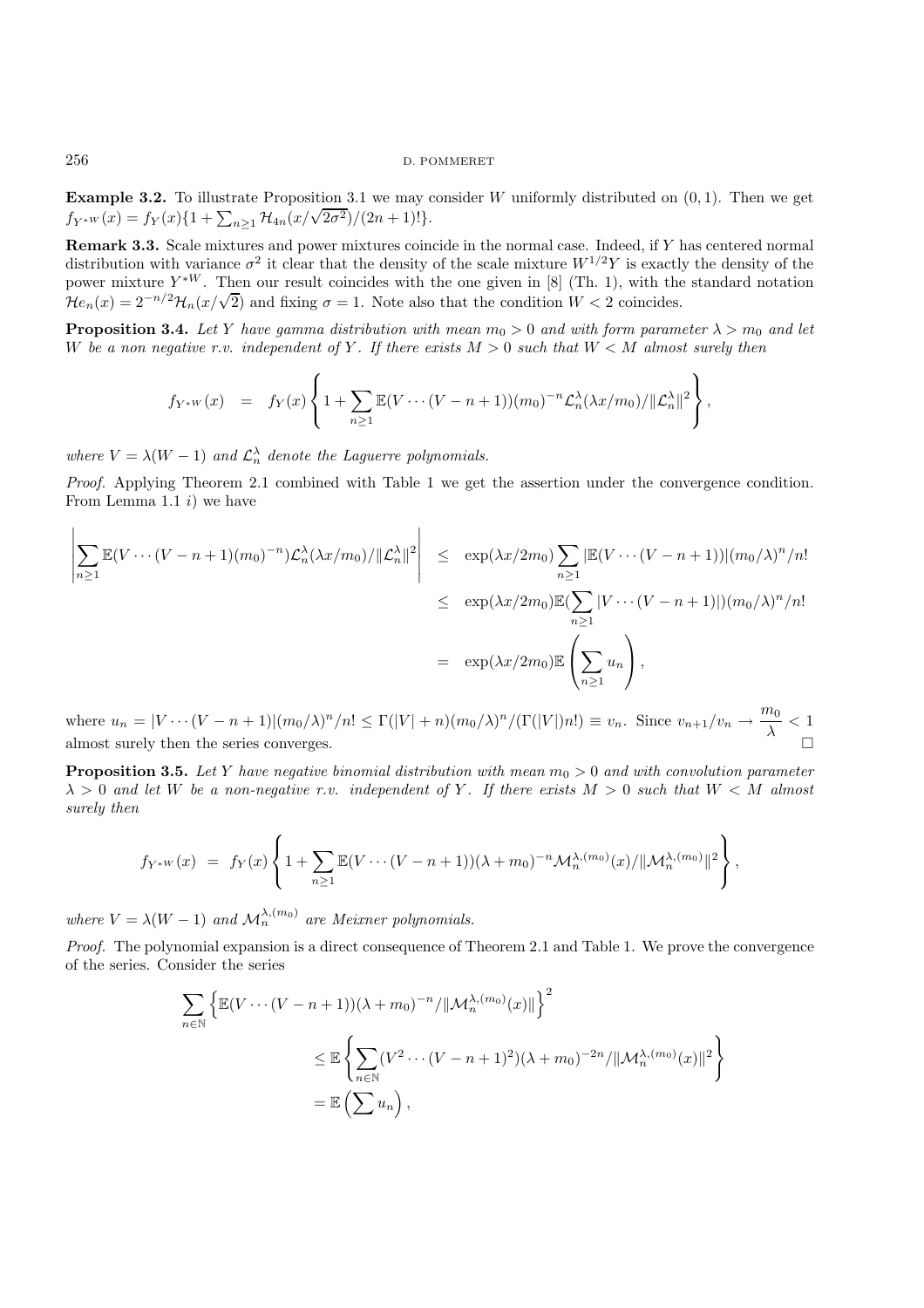where  $u_n = V^2 \cdots (V - n + 1)^2 (\lambda + m_0)^{-3n} \lambda^n m_0^{2n} \Gamma(\lambda) / (\Gamma(\lambda + n) n!) \leq \Gamma(|V| + n)^2 (\lambda + m_0)^{-3n} \lambda^n m_0^{2n} \Gamma(\lambda) /$  $(\Gamma(|V|)^2 \Gamma(\lambda + n) n!) \equiv v_n$ . Since  $v_{n+1}/v_n \to \lambda m_0^2/(\lambda + m_0)^3 < 1$  almost surely then the series converges.  $\Box$ 

**Proposition 3.6.** Let Y have Poisson distribution with mean  $m_0 > 0$  and let W be a non negative r.v. *independent of* Y. If  $\mathbb{E}(\exp(W^2)) < +\infty$  *then we have* 

$$
f_{Y^*W}(x) = f_Y(x) \left\{ 1 + \sum_{n \ge 1} \mathbb{E}((W-1)^n) C_n^{m_0}(x)/n! \right\},\,
$$

where  $C_n^{m_0}$  denote Charlier polynomials.

*Proof.* We have

$$
\sum_{n \in \mathbb{N}} {\{\mathbb{E}((W-1)^n)\}^2/n!} \leq \sum_{n \in \mathbb{N}} {\mathbb{E}(W-1)^{2n}}/n!
$$
  
=  $\mathbb{E}(\exp(W-1)^2)$   
<  $+\infty$ .

Then the convergence condition of Theorem 2.1 are satisfied and the result follows from Table 1.  $\Box$ 

# 4. Some approximations and error bounds

As said before, many papers deal with the error bounds for asymptotic expansions in scale mixtures. Some bounds concern distance between approximations and mixture density (see for instance [21]). Some other bounds concern distance between mixtures and parent distributions (see [8]). In the same way, we are interested in finding error bounds for the difference between the density  $f_{Y^*W}$  and its parent distribution, or its approximation  $f_{Y^*W}^{[k]}$  defined for  $k \in \mathbb{N}$  by

$$
f_{Y^{*W}}^{[k]}(x) = f_{\mu}(x,m_0) \left\{ 1 + \sum_{n=1}^{k} \frac{\partial^n}{\partial m^n} [L_{\nu}(\psi_{\nu}(m))^{W-1}]|_{m_0} \frac{Q_n(x,m_0)}{\|Q_n(.,m_0)\|^2} \right\},
$$

where  $\mu$  is given in Table 1.

By definition, for  $k = 0$ , we write  $f^{[0]} = f_Y$ . As a basic example, for the gamma distribution with mean  $m_0$ and with scale parameter  $s = \lambda/m_0$  we have

$$
f_{Y^*W}^{[2]}(x) = \exp\{-sx\}(s)^{\lambda}\{1 + \mathbb{E}(V)(-x+s+1)/(m_0) + \mathbb{E}(V(V-1))(x^2 - 2x(s+2) + 4(s+1))/(m_0^2)\},\
$$

where  $V = \lambda(W - 1)$ .

For the Poisson distribution with mean  $m_0$  we have

$$
f_{Y^*W}^{[2]}(x) = m_0^x \exp\{-m_0\} \{1 + \mathbb{E}(W - 1)(m_0 - x)/(m_0) + \mathbb{E}((W - 1)^2)((x - m_0 - 1)(x - m_0) - 1/m_0)\}
$$

For the normal distribution with mean 0 and variance  $\sigma^2$  we have

$$
f_{Y^*W}^{[2]}(x) = 1 + \mathbb{E}(W - 1) \frac{2x^2 - 1}{\sigma^2}.
$$

The error bounds will be evaluated in the  $L^1$  norm, as done in [20] for scale mixtures (see also the more general distance given in [10]) and in the  $L^{\infty}$  norm (following [8]).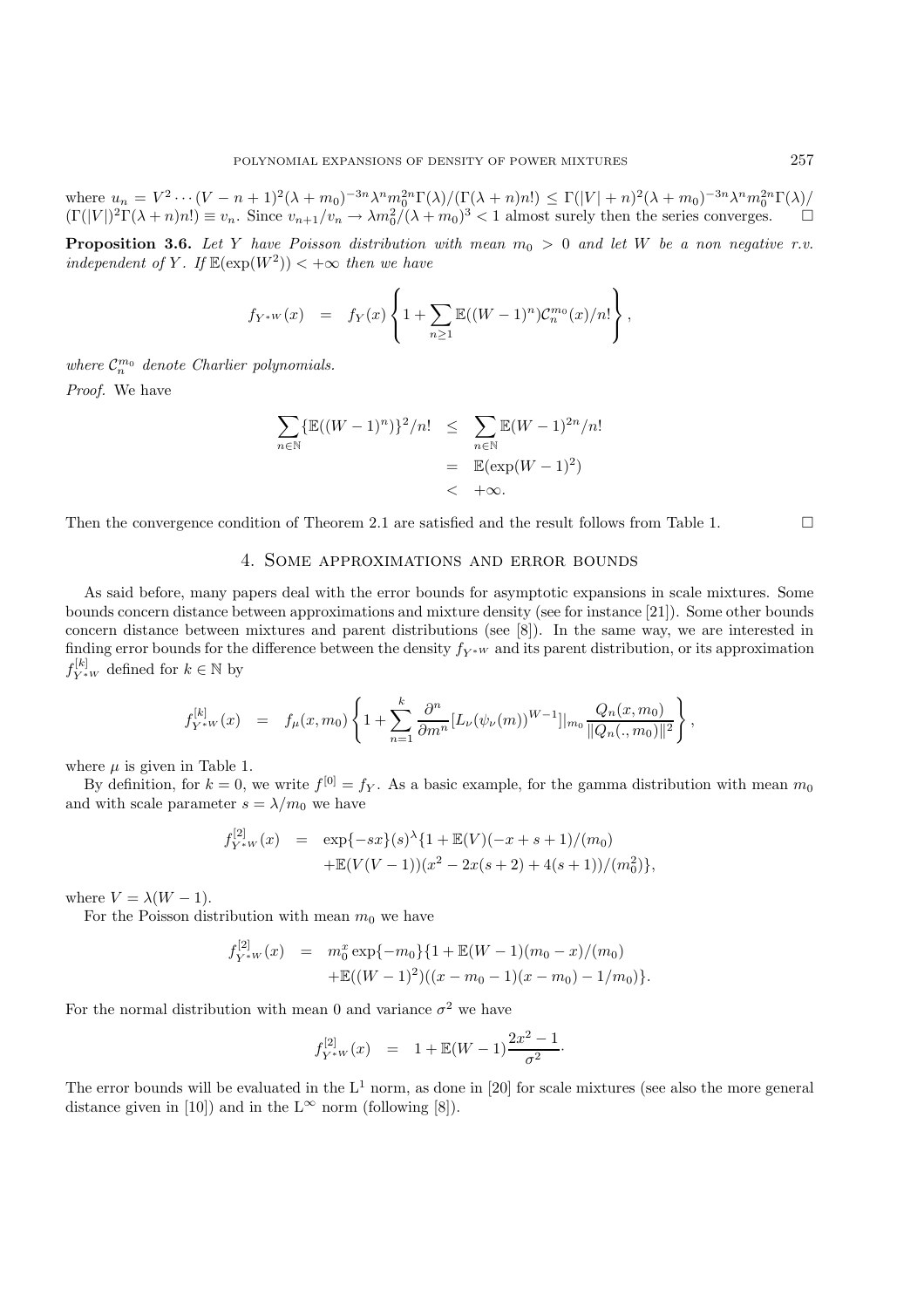# 4.1. L<sup>1</sup> **error bound for gamma and Poisson densities**

As noted in Remark 3.3, Normal power mixtures are equivalent to normal scale mixtures and many works have been done on this topic (for instance see [8]). Therefore we will not develop this point here and we will restrict our attention to gamma and Poisson power mixtures.

**Proposition 4.1.** *Let* Y *have gamma distribution with mean*  $m_0$  *and with shape parameter*  $\lambda > m_0$  *and let* W *be a non negative r.v. independent of* Y. Assume that there exists  $M > 0$  such that  $W < M$  almost surely. *Then:*

i) *We have, for all integer* k*,*

$$
\int |f_{Y^*W}(x) - f_{Y^*W}^{[k]}(x)| \mu(\mathrm{d}x) \leq \mathbb{E}(P(U > k|V)(1 - m_0/\lambda)^{-|V|}) 2^{\lambda},
$$

*where*  $U|V$  *has negative binomial distribution with convolution parameter*  $|V| = |\lambda(W - 1)|$  *and with mean*  $1 - m_0/\lambda$ .

 $ii)$  *Denote by*  $F_{Y^*W}$  the distribution functions associated to the variables  $Y^{*W}$ *, and by*  $F_{Y^{*W}}^{[k]}$  its associated k*th truncation. We have, for all integer* k*,*

$$
|F_{Y^*W}(x) - F_{Y^*W}^{[k]}(x)| \leq H(x) \mathbb{E} \{ P(U > k | V) (1 - m_0/\lambda)^{-|V|} \} 2^{\lambda},
$$

*where* H denote the gamma distribution functions with parameters  $\lambda$  and mean  $2m_0$  and  $|V| = |\lambda(W - 1)|$ .

*Proof.* Write  $P(m_0, F)$  the distribution of Y where  $F = F(\mu)$ . Using Proposition 3.4 and Lemma 1.1 i) we obtain

$$
\int |f_{Y^{*W}}(x) - f_{Y^{*W}}^{[k]}(x)| \mu(\mathrm{d}x) = \int \left| \sum_{n>k} \mathbb{E}(V \cdots (V - n + 1)) m_0^{-n} \mathcal{L}_n^{\lambda}(\lambda x/m_0) / ||\mathcal{L}_n^{\lambda}||^2 \right| f_{\mu}(x, m_0) \mu(\mathrm{d}x)
$$
\n
$$
\leq \int \sum_{n>k} \mathbb{E} |(V \cdots (V - n + 1)) m_0^n (n! \lambda^n)^{-1} | \exp(\lambda x/2m_0) f_{\mu}(x, m_0) \mu(\mathrm{d}x)
$$
\n
$$
= \int \sum_{n>k} \mathbb{E} |(V \cdots (V - n + 1)) m_0^n (n! \lambda^n)^{-1} | 2^{\lambda} \gamma(\lambda, 2m_0) (\mathrm{d}x)
$$
\n
$$
= \sum_{n>k} \mathbb{E} |(V \cdots (V - n + 1)) m_0^n (n! \lambda^n)^{-1} | 2^{\lambda}
$$
\n
$$
\leq \sum_{n>k} \mathbb{E} \left( \frac{|V| + n - 1}{|V| - 1} \right) (m_0/\lambda)^n 2^{\lambda}
$$

where  $\gamma(\lambda, 2m_0)$  denotes the gamma measure with mean  $2m_0$  and shape parameter  $\lambda$ .

**Example 4.2.** For  $k = 0$ , Proposition 4.1 i) gives a bound for the L<sup>1</sup> distance of the mixture  $Y^{*W}$  and its parent distribution  $Y$ . We obtain

$$
\int |f_{Y^*W}(x) - f_Y(x)| \mu(\mathrm{d}x) \leq 2^{\lambda} \left\{ \mathbb{E}((1 - m_0/\lambda)^{-|V|}) - 1 \right\}.
$$

For instance, if W has uniform distribution on [a, b]  $(1 \le a < b)$  then we obtain

$$
\int |f_{Y^*W}(x) - f_Y(x)| \mu(dx) \leq 2^{\lambda} \left\{ \frac{C^v - C^u}{\log(C)(v - u)} - 1 \right\},\,
$$

where  $C = \lambda/(\lambda - m_0)$ ,  $u = \lambda(a - 1)$  and  $v = \lambda(b - 1)$ .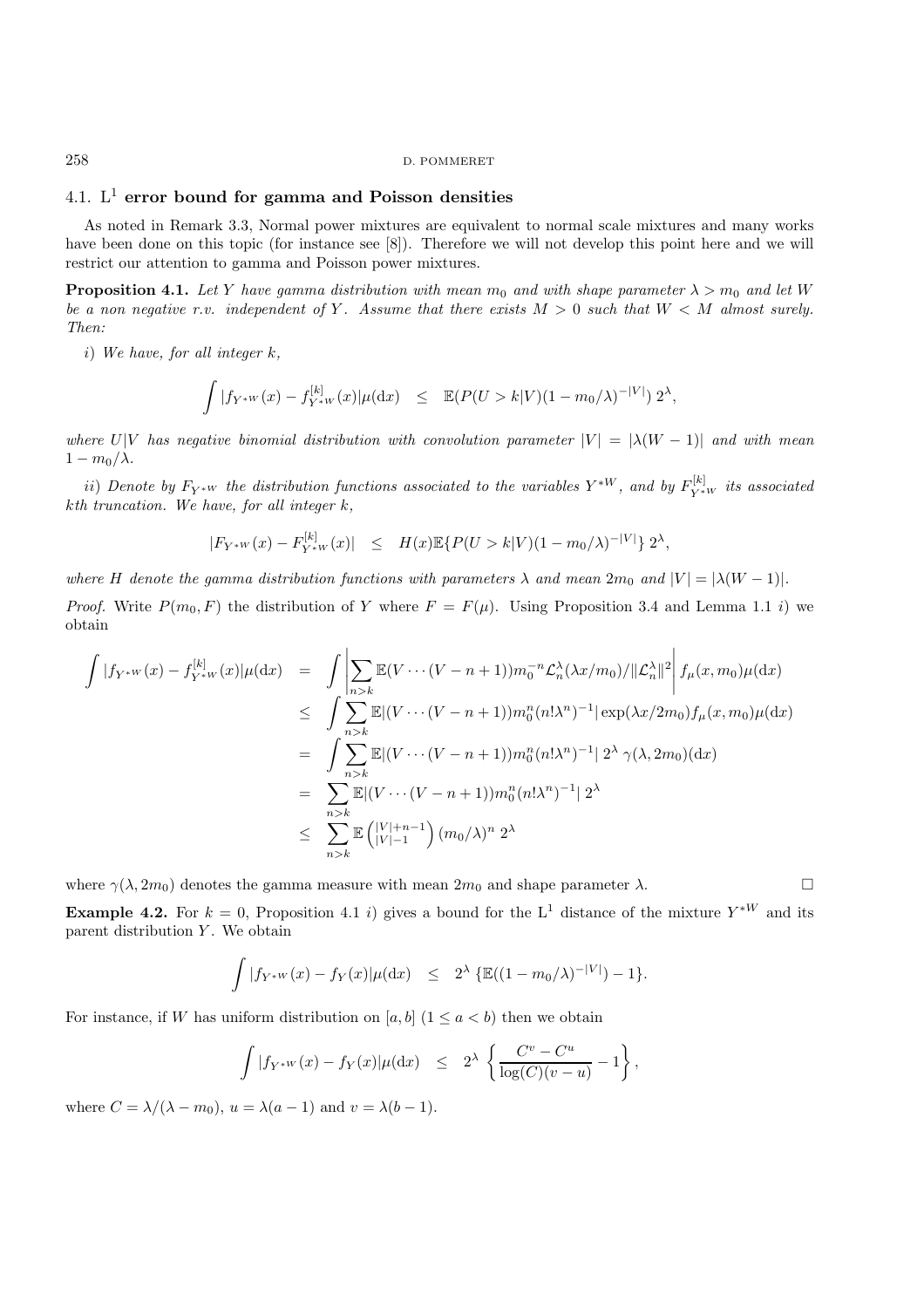For  $k = 0$  we can also deduce a bound for the Kolmogorov distance between  $Y^{*W}$  and Y; that is,

$$
\sup_{x>0}|F_{Y^*W}(x)-F_Y(x)| \leq {\mathbb{E}}((1-m_0/\lambda)^{-|V|})-1\}\frac{\lambda(2(\lambda-1))^{\lambda-1}}{m\Gamma(\lambda)}\exp(-\lambda(\lambda-1)).
$$

We now consider error bounds for Poisson power mixtures:

**Proposition 4.3.** *Let* Y *have Poisson distribution with mean* m<sup>0</sup> > 1 *and let* W *be a non-negative r.v. independent of* Y. Assume that  $\mathbb{E}(\exp(W^2)) < +\infty$ *. Then we have, for all integer k,* 

$$
\int |f_{Y^*W}(x) - f_{Y^*W}^{[k]}(x)| \mu(\mathrm{d}x) \leq \left[ \mathbb{E}(\exp\{(W-1)^2\} - 1) \frac{m_0^{-k}}{m_0 - 1} \right]^{1/2}.
$$

*Proof.* Using Proposition 3.6 and combining the Jensen and the Cauchy Schwarz inequalities we obtain:

$$
\int |f_{Y^{*W}}(x) - f_{Y^{*W}}^{[k]}(x)| \mu(\mathrm{d}x) = \int \left| \sum_{n>k} \mathbb{E}((W-1)^n) \mathcal{C}_n^{m_0}(x)/n! \right| f_{\mu}(x, m_0) \mu(\mathrm{d}x)
$$
  
\n
$$
\leq \left[ \sum_{n>k} \mathbb{E}((W-1)^{2n})/n! \sum_{s>k} \int (\mathcal{C}_s^{m_0}(x))^2 f_{\mu}(x, m_0) \mu(\mathrm{d}x)/s! \right]^{1/2}
$$
  
\n
$$
\leq \left[ \mathbb{E}(\exp\{(W-1)^2\} - 1) \sum_{s>k} m_0^{-s} \right]^{1/2}
$$
  
\n
$$
= \left[ \mathbb{E}(\exp\{(W-1)^2\} - 1) (m_0^{-k}/(m_0 - 1)) \right]^{1/2}. \quad \Box
$$

## 4.2. **Error bound for uniform distance: the case of gamma power mixture**

**Proposition 4.4.** *Suppose that* Y *has gamma distribution with mean*  $m_0$  *and with shape parameter*  $\lambda > m_0$ *. Assume that there exists*  $M > 0$  *such that*  $0 < W < M$  *almost surely. Write*  $f_{Y^*W}$  *the density of*  $Y^{*W}$  *w.r.t.*  $\mathbb{R}^+$  *the Lebesgue measure on*  $\mathbb{R}^+$  *and*  $f_{Y^*W}^{[k]}$  *its kth approximation. Then, for all integer* k, we have

$$
|f_{Y^*W}(x) - f_{Y^*W}^{[k]}(x)| \le \sum_{n > k} |\mathbb{E}(V \cdots (V - n + 1))|(m_0/\lambda)^{n-\lambda} \exp(-\lambda x/2m_0) \frac{x^{\lambda-1}}{\Gamma(\lambda)n!},
$$

*where*  $V = \lambda(W - 1)$ *.* 

*Proof.* Similar to the proof of Proposition 4.1. □

**Corollary 4.5.** *Under the hypothesis of Proposition 4.4 we have, for all*  $k \in \mathbb{N}$ 

$$
\sup_{x \in \mathbb{R}^+} |f_{Y^{*W}}(x) - f_{Y^{*W}}^{[k]}(x)| \le \sum_{n > k} |\mathbb{E}(V \cdots (V - n + 1))|(m_0/\lambda)^{n-1} \exp(-(\lambda - 1)) \frac{2(\lambda - 1)^{\lambda - 1}}{\Gamma(\lambda)n!},
$$

*where*  $V = \lambda(W - 1)$ *.* 

#### 5. Applications

#### 5.1. **Estimation**

From now on we make the assumption that Y has known distribution and W has unknown distribution. Note that the model is not identifiable if both  $f<sub>Y</sub>$  and  $f<sub>W</sub>$  are unknown. One can observe that the expansions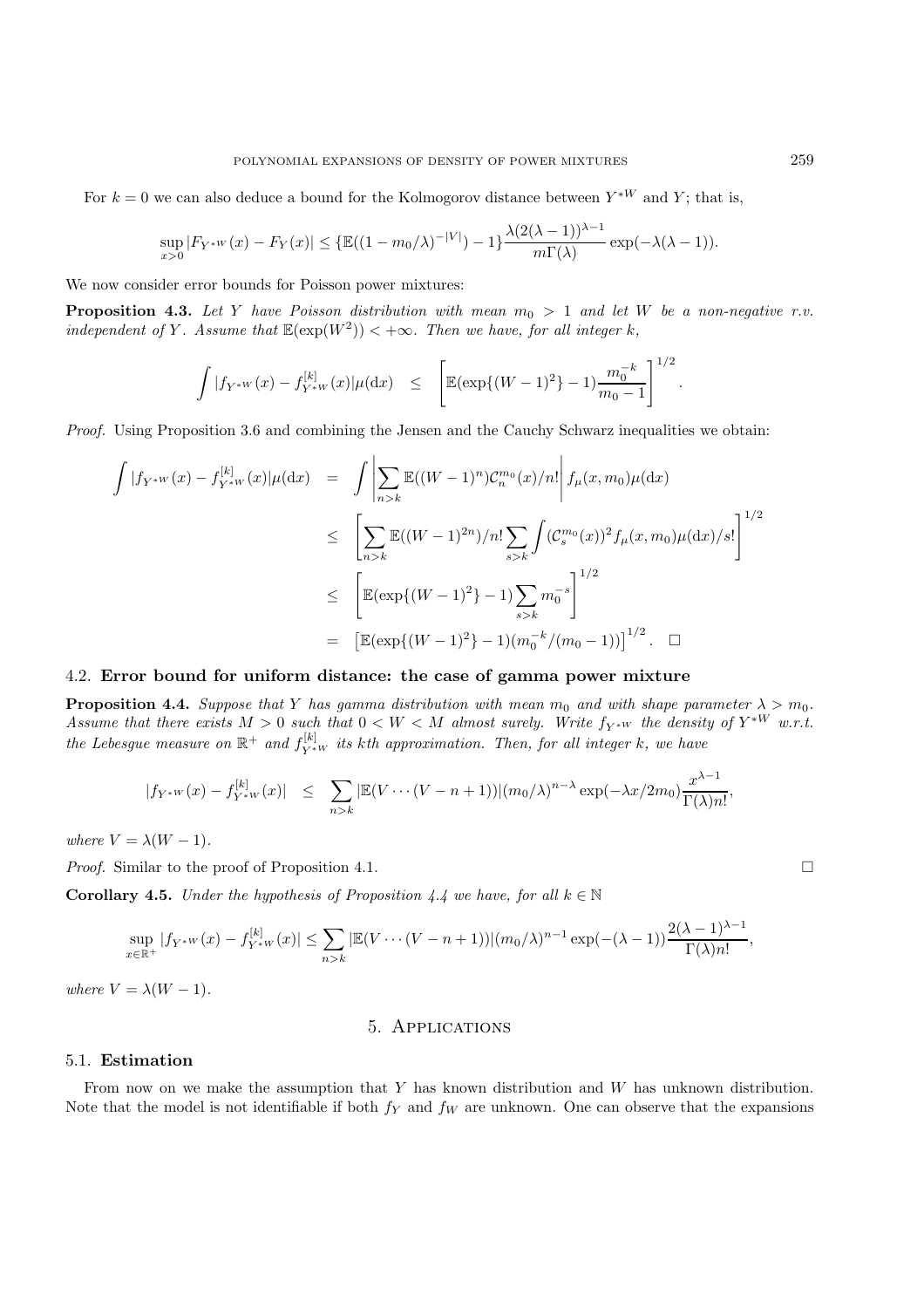obtained in Propositions 3.1-3.6 depend on the moments of W. More precisely, the k-order truncations  $f_{Y*W}^{[k]}$ of  $f_{Y^*W}$  depend on the first k moments of W. It may give a way for estimating  $f_{Y^*W}^{[k]}$  by using estimates of the moments of W. The case  $k = 2$  is worked out in detail but the argument can be generalized to any integer.

Assume that  $X_1, \dots, X_n$  are i.i.d. with power mixture distribution defined by (1). We check at once that  $\mathbb{E}(X) = \mathbb{E}(Y)\mathbb{E}(W)$  and  $\text{Var}(W) = \text{Var}(X)/\mathbb{E}(Y^2) - \text{Var}(Y)\mathbb{E}(X)/\mathbb{E}(Y^3)$ , which is clear by deriving (1) (see also [10]). Highest moments of  $W$  can be expressed in the same manner. Hence we can deduce consistent and unbiased estimators for the moments of W. For instance  $T_1 = \overline{X}/\mathbb{E}(Y)$  (for  $\mathbb{E}(Y) \neq 0$ ) and  $T_2 = \overline{X^2}/\mathbb{E}(Y)^2 - \overline{X}\text{Var}(Y)/\mathbb{E}(Y)^3$  estimate the mean and the second moment of W, where  $\overline{X} = \sum X_i/n$  and  $\overline{X^2} = \sum X_i^2/n.$ 

An easy computation shows the following result:

**Proposition 5.1.** *Under the hypotheses of Theorem 2.1, we have*

$$
\widehat{f_{Y^*W}}^{[2]}(x) = 1 + \widehat{a}_1 \psi'(m_0) Q_1(x, m_0) / ||Q_1(., m_0)||^2 + \{\widehat{a}_2 \psi'(m_0)^2 + \widehat{a}_1 \psi''(m_0)\} Q_2(x, m_0) / ||Q_2(., m_0)||^2,
$$

*where*  $\hat{a}_1$  *and*  $\hat{a}_2$  *are empirical estimators of*  $a_1 = \mathbb{E}(W - 1)$  *and*  $a_2 = \mathbb{E}((W - 1)(W - 2))$ *, respectively.* 

We give three basic examples:

*Normal power mixture.* If Y has normal distribution with mean  $m_0 \neq 0$  and with variance  $\sigma^2 > 0$  then we can estimate  $f_{Y^*W}^{[2]}$  by

$$
\widehat{f_{Y^*W}}^{[2]}(x) = f_{\mu}(x, m_0) \left\{ 1 + (\bar{X} - m_0)(x^2 + 2m_0x - \sigma^2) \frac{1}{2m_0\sigma^2} + (\overline{X^2}m_0 - \bar{X}\sigma^2 - 2\bar{X} + m_0 + m_0^3)(x^2 - \sigma^2) \frac{1}{2m_0^2\sigma^4} \right\}.
$$

*Gamma power mixture*. If Y has gamma distribution with mean  $m_0$  and with scale parameter  $s = \lambda/m_0$  we can estimate  $f_{\overline{Y}W}^{[2]}$  by

$$
\widehat{f_{Y^*W}}^{[2]}(x) = f_\mu(x, m_0) \{ 1 + (s\bar{X} - \lambda)(-x + s + 1)/(m_0) + (s^2\bar{X}^2 + (\lambda - 2s\bar{X}(1 + \lambda))(x^2 - 2x(s + 2) + 4(s + 1))/(m_0^2) \}.
$$

*Poisson power mixture.* If Y has a Poisson distribution with mean  $m_0$  we can estimate  $f_{Y^*W}^{[2]}(x)$  by

$$
\widehat{f_{Y^*W}}^{[2]}(x) = f_{\mu}(x, m_0) \{ 1 + (\bar{X} - m_0)(m_0 - x)/m_0^2 + (\overline{X^2}/m_0^2 - \bar{X}/m_0^2 - 2\bar{X}/m_0 + 1)((x - m_0 - 1)(x - m_0) - 1/m_0) \}.
$$

The mean integrated square error (MISE) may be used to evaluate the quality of these approximations. The MISE is defined by

$$
MISE(k) = \mathbb{E}\{\|f_{Y^*W}(.) - \widehat{f_{Y^*W}}^{[k]}(.)\|^2\}.
$$

We have the following property which may be generalized for all  $k > 2$ :

**Proposition 5.2.** *The MISE(2) tends to*  $||f_{Y^*W}(.) - f_{Y^*W}^{[2]}(.)||^2$ , *a.s.*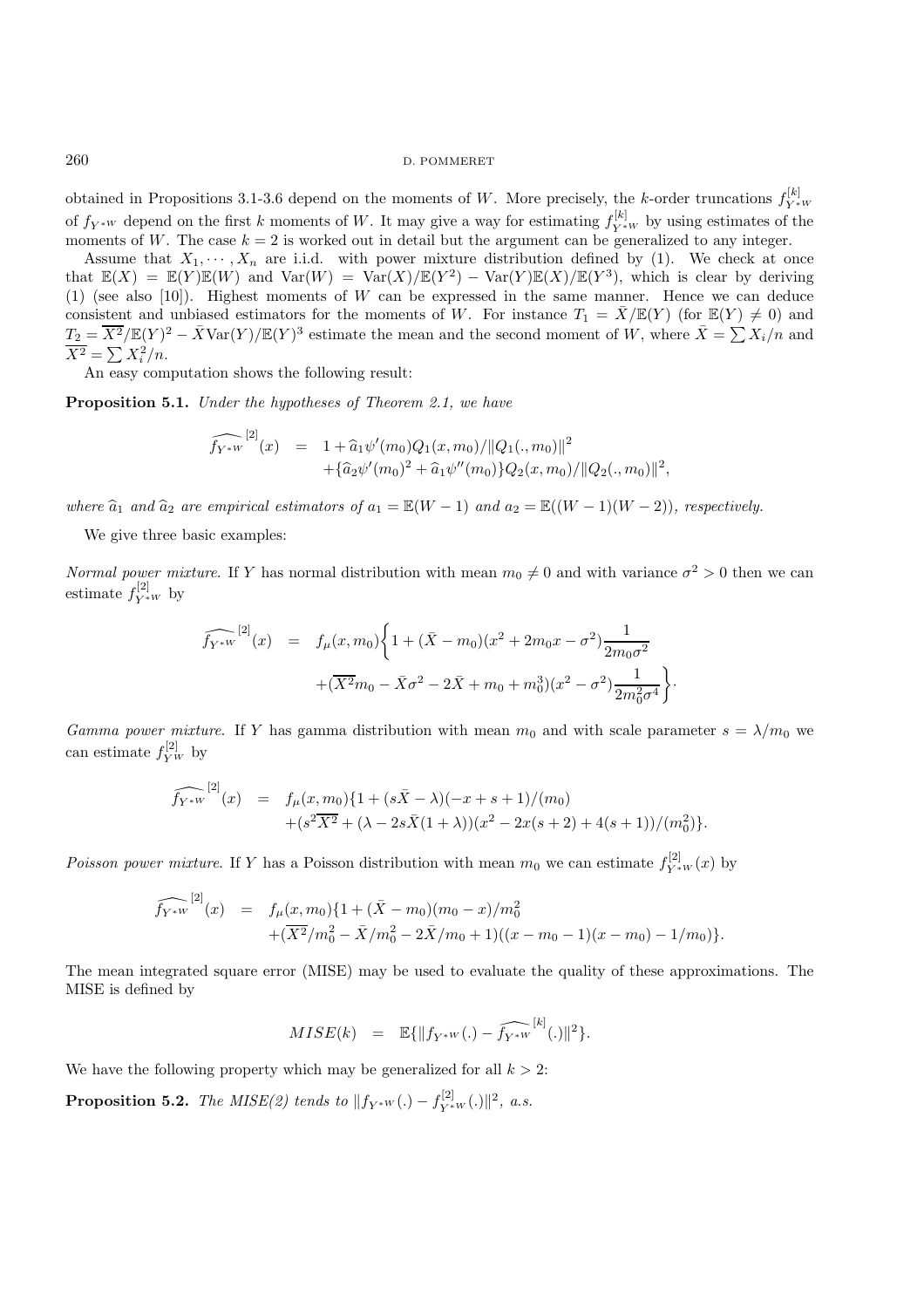

Figure 3. Densities of a normal power mixture with two components, its second order approximation and its parent distribution.

*Proof.* By orthogonality, it is easy to check that there exists coefficients  $\alpha_n$  such that

$$
MISE(2) = ||f_{Y^*W}(.) - f_{Y^*W}^{[2]}(.)||^2 + ||f_{Y^*W}^{[2]}(.) - \widehat{f_{Y^*W}}^{[2]}(.)||^2
$$
  
= 
$$
||f_{Y^*W}(.) - f_{Y^*W}^{[2]}(.)||^2 + \sum_{j=1}^2 \alpha_j (a_j - \widehat{a}_j)^2,
$$

and the MISE tends to  $|| f(.) - f_{Y^*W}^{[k]}(.) ||^2$  at the same rate as  $\hat{a}_j$ .

As a numerical illustration, we consider a r.v.  $X = Y^{*W}$ , where  $Y \sim N(m, \sigma^2)$  is normally distributed with mean  $m = 0.5$  and standard deviation  $\sigma = 0.5$ , and W is a combination of two Dirac distributions:  $(1-p)\delta_1 + p\delta_2$ , with  $p = 0.1$ . The true density of X, its second order approximation  $\widehat{f_{Y*w}}^{[2]}$  and its parent density are plotted in Figure 3, with a sample size = 50. The true density is given by  $f_{Y^*W}(x)=0.1\phi_{2m,2\sigma^2}(x)+0.9\phi_{m,\sigma^2}(x)$ , where  $\phi_{m,\sigma^2}$  stands for the normal density with mean m and variance  $\sigma^2$ .

## 5.2. **Goodness-of-fit test**

Polynomial expansions of the power mixture density suggest the construction of a smooth test (see [17] for the complete bibliography) to fit the distribution of W. Consider  $X_1, \dots, X_n$  i.i.d. r.v. from a power mixture having the form  $X = Y^{*W}$ , where Y has known density. We wish to test

$$
H_0: f_W = f_0 \quad \text{against} \quad H_1: f_W \neq f_0,
$$

where  $f_W$  denotes the density of W. Let  $Z_k = (z_1, \dots, z_k)^T$  be the random vector with components

$$
z_j = \frac{1}{\sqrt{n}} \sum_{i=1}^n \{Q_j(X_i) - \mathbb{E}_0(Q_j(X))\},
$$

where  $\{Q_j(.), j = 1, 2, \dots\}$  are orthogonal polynomials with respect to Y; that is,  $Q_j(.) = Q_j(., m_0)$  for simplicity, where  $m_0$  denotes the mean of Y. Here,  $\mathbb{E}_0$  denotes the expectation under  $H_0$ . We propose the test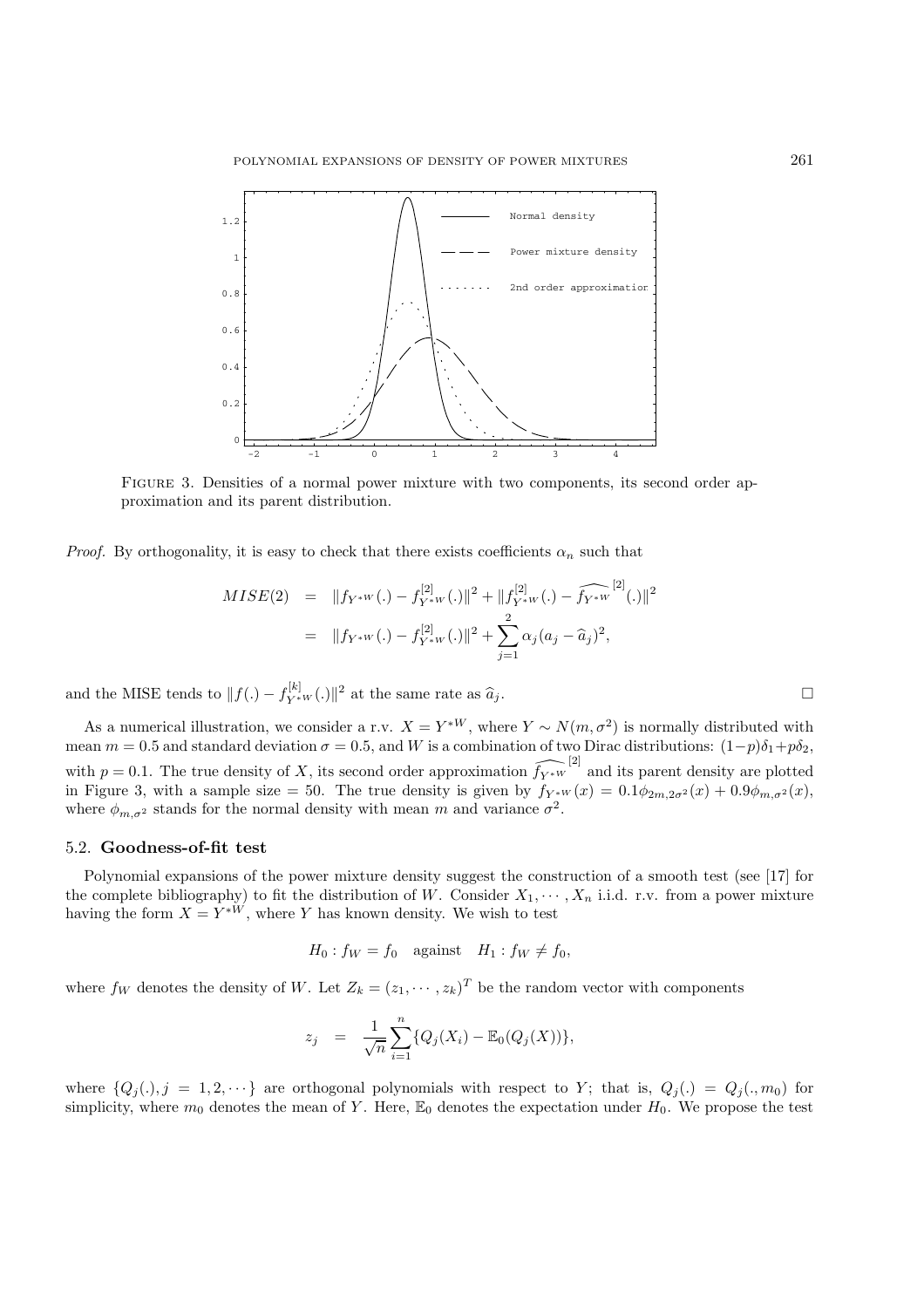

FIGURE 4. Normal-uniform power mixture  $Y^{*W}$ , where  $Y \sim N(0, 1)$ ,  $W \sim U(1, 2)$ . Percentages of rejection of the null hypothesis  $H_0 : W \sim U(1, 2)$ , against  $W \sim U(0, 3)$ , when data are sampled form the alternative with significance level  $\alpha = 5\%$ .

statistic

$$
T_k = Z_k^T \Sigma(k)^{-1} Z_k,
$$

where  $\Sigma(k)$  is a  $k \times k$  symmetric matrix with components

$$
\Sigma_{ij}(k) = \mathbb{E}_0(Q_i(X)Q_j(X)) - \mathbb{E}_0(Q_i(X))\mathbb{E}_0(Q_j(X)),
$$

which can be estimated by consistent estimators. Imitating Theorem 2.1, if  $Y$  has distribution in a quadratic NEF we obtain:

$$
\mathbb{E}_0(Q_i(X)) = \frac{\partial^n}{\partial m^n} [\mathbb{E}_0(L_\nu(\psi_\nu(m))^{W-1})]|_{m_0},
$$

and, combining Theorem 2.1 and the orthogonality of polynomials, for  $i \leq j$ ,

$$
\mathbb{E}_{0}(Q_{i}(X)Q_{j}(X)) = \sum_{i-j \leq s \leq i+j} \mathbb{E}_{0}(Q_{s}(X))\mathbb{E}_{0}(Q_{s}(Y)Q_{i}(Y)Q_{j}(Y))/||Q_{s}(.)||^{2}.
$$

Then we may compute  $T_k$  and use them for testing  $H_0$  as follows:

**Proposition 5.3.** *Assume that* X *has finite moments of order* 2k, for some integer k and suppose that  $H_0$ *holds. Then the distribution of*  $T_k$  *is asymptotically (when* n *tends to infinity) central chi-squared with* k *degrees of freedom.*

To illustrate Proposition 5.3 we consider a power mixture of normal distributions, with density:

$$
f_{Y^*W}(y) = \int_1^2 (2\pi\sigma^2)^{-1/2} \exp\{-y^2/(2\sigma^2)\} d(\sigma^2),
$$

where W is uniformly distributed on  $(1, 2)$  and Y is normal distributed with mean 0 and variance 1. We test  $H_0: W$  is uniform on  $(1, 2)$  against the alternative: W is uniform on  $(0, 3)$ . We consider tests based on  $T_3$  and T<sub>4</sub>. Data are sampled from the alternative with a significance level  $\alpha = 5\%$ . The percentages of rejection are summarized in Figure 4, based on 10000 simulations, for sample sizes  $n = 30, 50, 100, 200$ .